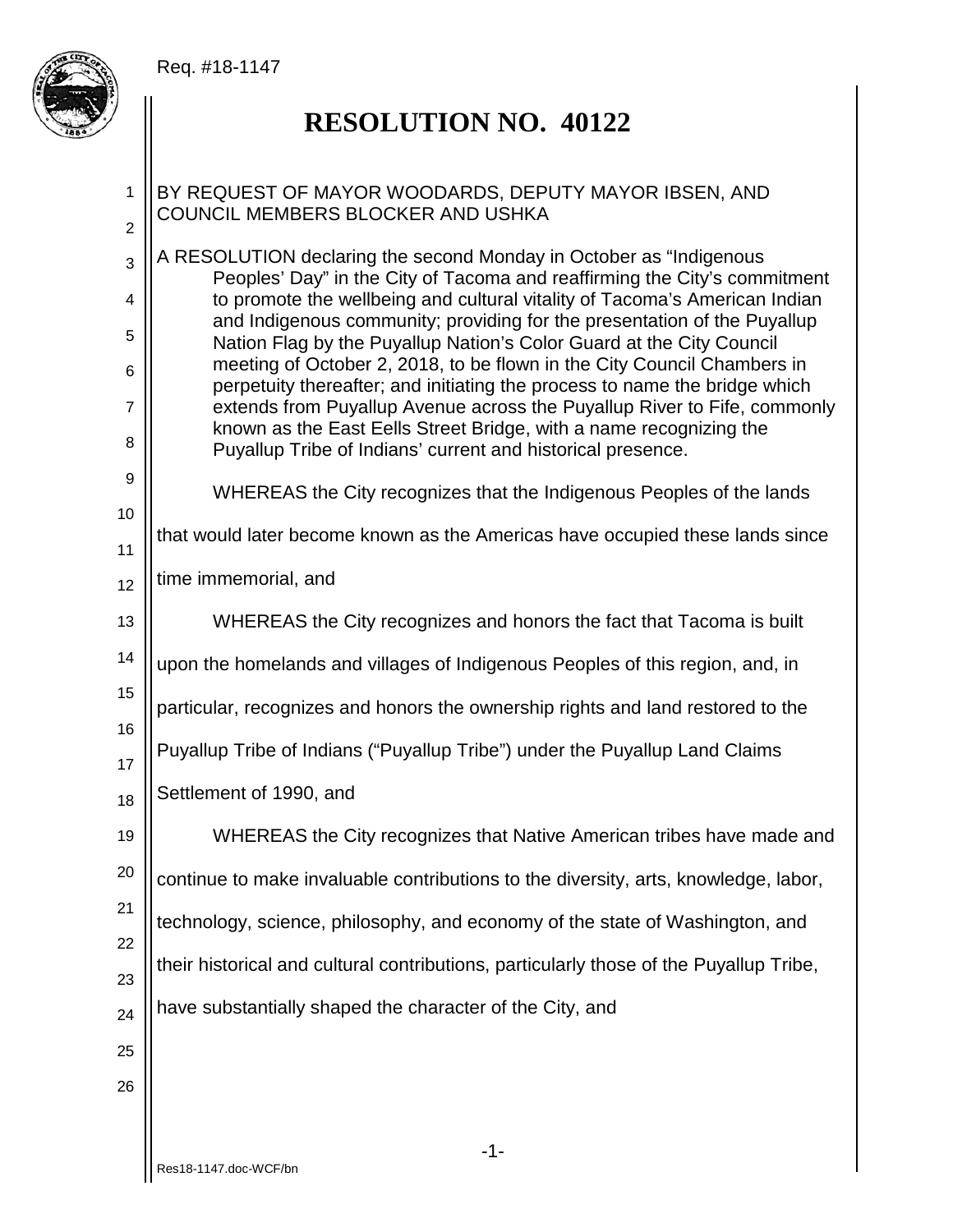

| 1                            | WHEREAS the City has a responsibility to oppose institutional and                       |
|------------------------------|-----------------------------------------------------------------------------------------|
| $\boldsymbol{2}$             | systematic bigotry and racism towards Indigenous People in the United States,           |
| 3                            | which has perpetuated high rates of poverty and income inequality; exacerbated          |
| $\overline{\mathbf{4}}$<br>5 | adverse health, education, and social outcomes; and contributed to                      |
| 6                            | disproportionate incarceration, and                                                     |
| $\overline{7}$               | WHEREAS, in 2014, the City passed the Equity and Empowerment                            |
| $\,$ 8 $\,$                  | Initiative to support human rights and opportunities for every person in the City to    |
| 9                            | achieve their full potential, which includes promoting policies and practices that      |
| 10<br>11                     | reflect the experiences of Indigenous Peoples, ensuring equitable access and            |
| 12                           | opportunity for Indigenous Peoples, and honoring our nation's indigenous roots,         |
| 13                           | history, and contributions, and                                                         |
| 14                           | WHEREAS "Indigenous Peoples' Day" was first proposed in 1977 by a                       |
| 15                           | delegation of Native Nations to the United Nations-sponsored International              |
| 16<br>17                     | Conference on Discrimination Against Indigenous Populations in the Americas,            |
| 18                           | and                                                                                     |
| 19                           | WHEREAS, on December 16, 2010, the United States announced support                      |
| 20                           | for the United Nations Declaration on the Rights of Indigenous Peoples                  |
| 21                           | ("Declaration"), which recognizes that "indigenous peoples have suffered from           |
| 22                           | historic injustices as a result of, inter alia, their colonization and dispossession of |
| 23<br>24                     | their lands, territories and resources," and                                            |
| 25                           |                                                                                         |
| 26                           |                                                                                         |
|                              |                                                                                         |
|                              | $-2-$                                                                                   |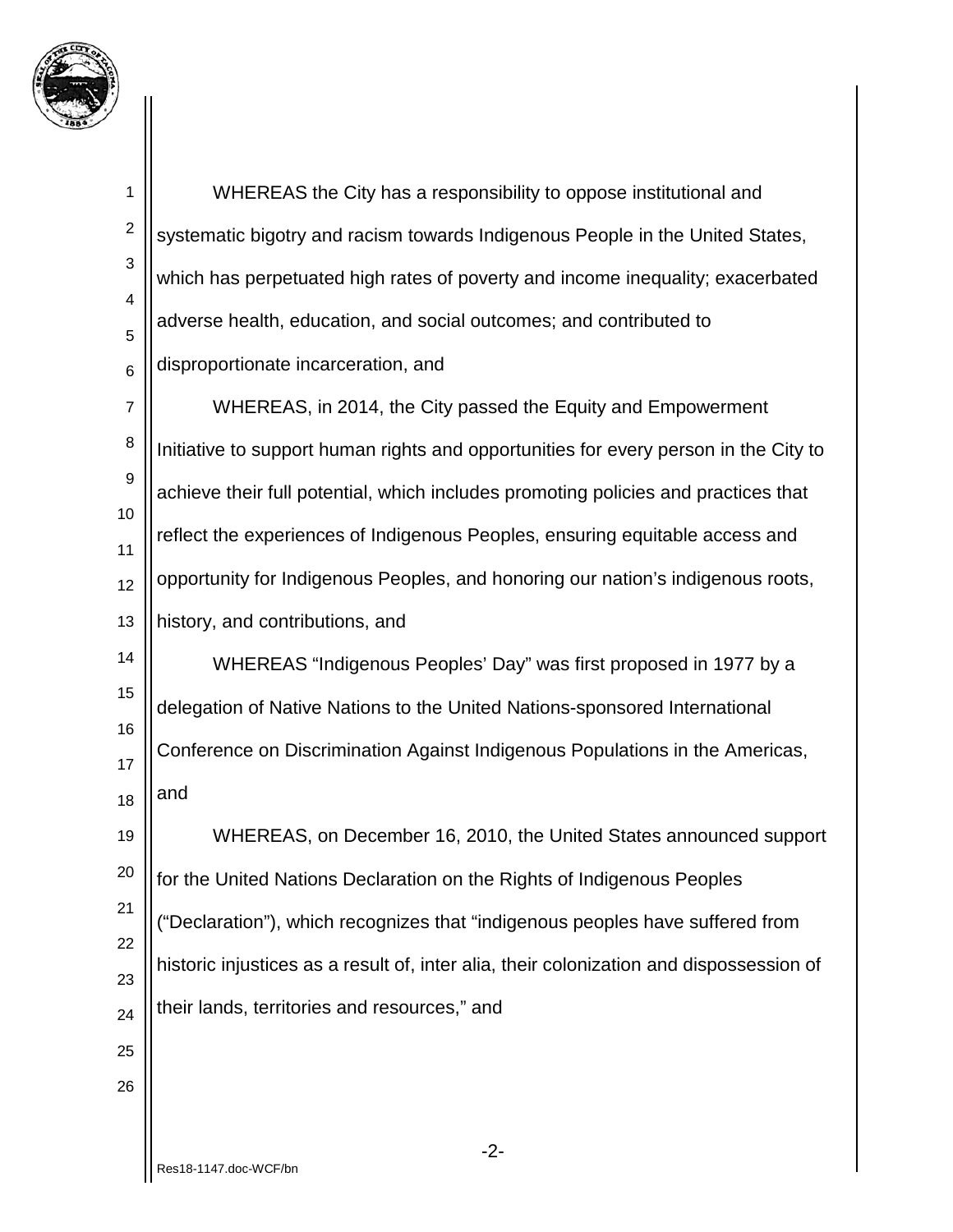

1 2 3 4 5 6 7 8 9 10 11 12 13 14 15 16 17 18 19 20 21 22 23 24 25 26 WHEREAS Article 15 of the Declaration recognizes the right of Indigenous Peoples "to the dignity and diversity of their cultures, traditions, histories and aspirations which shall be appropriately reflected in education and public information" and obliges Nation states to "take effective measures, in consultation and cooperation with the indigenous peoples concerned, to combat prejudice and eliminate discrimination and to promote tolerance, understanding and good relations among indigenous peoples and all other segments of society," and WHEREAS more than 70 jurisdictions in the United States celebrate Indigenous Peoples' Day, including the cities of Spokane, adopted in 2016; Olympia, adopted in 2015; and Seattle, adopted in 2014, and WHEREAS the Tacoma Human Rights Commission, established by the City in 1967, is empowered to study and investigate problems of prejudice, bigotry, racism, and discrimination, and to encourage and coordinate the implementation of programs consistent with the needs and rights of all residents of the City, and has recommended that the City Council designate the second Monday of October as "Indigenous Peoples' Day" in order to officially celebrate Indigenous Peoples and to promote tolerance, understanding, and friendship, and combat prejudice and eliminate discrimination, and WHEREAS, over the last year, the City and Puyallup Tribe have worked in cooperation to build the relationship between the two governments through the sponsoring of Canoe Journey, sharing in cultural events, and coming together in conversation regularly on issues of importance to the two jurisdictions, and

-3-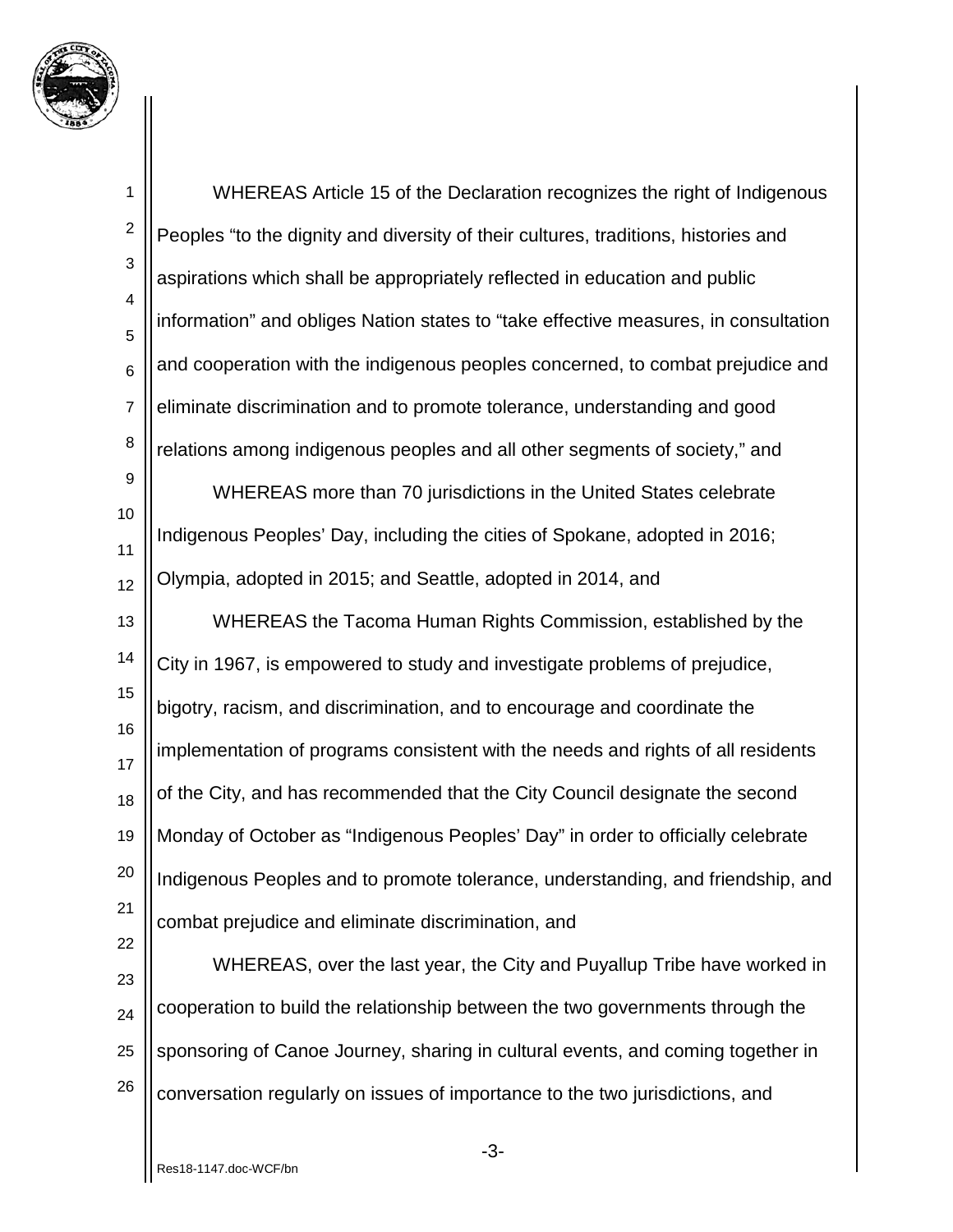

| 1              | WHEREAS these actions are a demonstration of the City's ongoing                     |
|----------------|-------------------------------------------------------------------------------------|
| $\overline{c}$ | commitment to strengthening the relationship between the Puyallup Tribe and the     |
| 3              | City; Now, Therefore,                                                               |
| 4<br>5         | BE IT RESOLVED BY THE COUNCIL OF THE CITY OF TACOMA:                                |
| 6              | Section 1. That the City strongly supports the proposition that "Indigenous"        |
| $\overline{7}$ | Peoples' Day" shall be an opportunity to celebrate the thriving cultures and values |
| 8              | of the Indigenous Peoples of our region.                                            |
| 9              | Section 2. That the City affirms that it will participate in annual celebrations    |
| 10<br>11       | and activities honoring Indigenous Peoples, and will encourage participation in     |
| 12             | such celebrations and activities on a Citywide basis.                               |
| 13             | Section 3. That the City firmly commits to continuing its efforts to promote        |
| 14             | the wellbeing and cultural vitality of Tacoma's Indigenous community.               |
| 15             | Section 4. That the City Council hereby declares the second Monday in               |
| 16<br>17       | October as "Indigenous Peoples' Day" in the City of Tacoma.                         |
| 18             | Section 5. That the Puyallup Nation Flag shall be presented by the                  |
| 19             | Puyallup Nation's Color Guard at the City Council meeting of October 2, 2018,       |
| 20             | and flown in the City Council Chambers in perpetuity thereafter.                    |
| 21             | Section 6. That the City will initiate the process of naming the bridge which       |
| 22<br>23       | extends from Puyallup Avenue across the Puyallup River to Fife, commonly            |
| 24             |                                                                                     |
| 25             |                                                                                     |
| 26             |                                                                                     |
|                |                                                                                     |
|                | -4-                                                                                 |